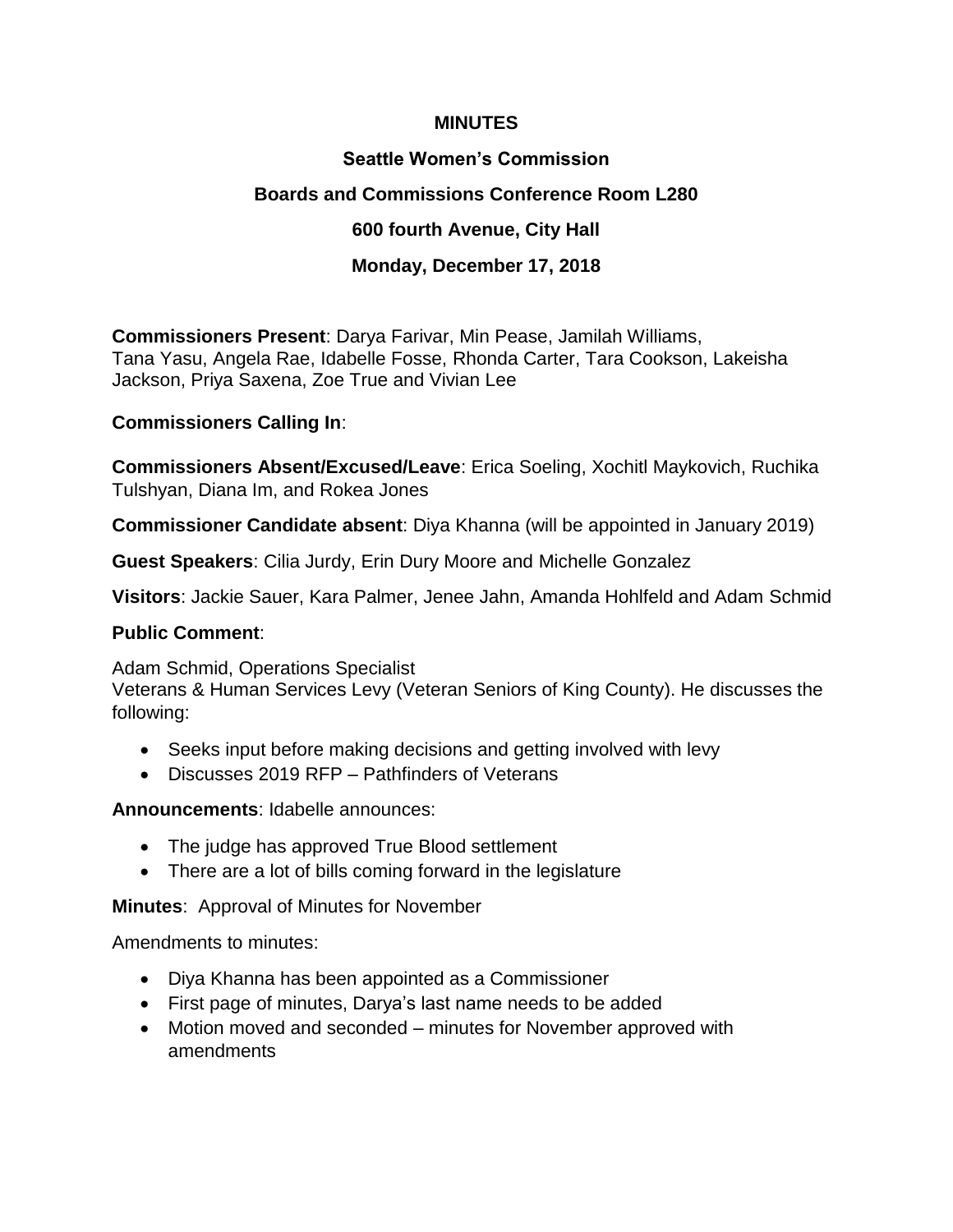## **Guest Speaker**

Michelle Gonzalez, Director of the Washington State Women's Commission

Background history:

- From Seattle and has a JD and MPA
- First in family to go to law school. Family is from southern CA
- Working at the UW, teaching in Public Administration
- Left to go to Olympia following husband who is a judge in Olympia
- Current job: Director of the Seattle Women's Commission in Olympia
- Has 9 commissioners appointed by the Governor along with her position. They live in various locations. Each person has a unique background
- Website is sswc.wa.gov.
- Q&A
- Human Rights Commission asked to have a separate model on sexual harassment policy to labor and industries.
- SSWC is currently looking at policy when it comes to the model sexual harassment policy
- Would like to do some collaboration with the Commission. Upcoming meetings will be in January on the 27<sup>th</sup> and again on March 23<sup>rd</sup>. Seattle Women's Commissions' Economic Opportunity subcommittee will plan to attend the meeting.

## **Guest Speakers**

Cilia Jurdy and Erin Dury Moore from West Seattle Helpline speak on the following:

- Homelessness report presentation to the SWC
- Eviction is the leading cause of homelessness
- Hit with 3-day notice and downward spiral
- Provide emergency help assistance in the amount of \$300 to help keep people in their home.
- Serve 5 zip codes and establish relationships with property owners and managers and work with them when things happen to people. They provide a local focus.

Services they provide:

- Emergency assistance
- Move in assistance first and last and deposit assistance
- Collaborate with other organizations to get extra funding
- Transitional housing and moving in and to other areas
- Stats: 70 percent are women, African American and White women
- 6 months surveys after 6 months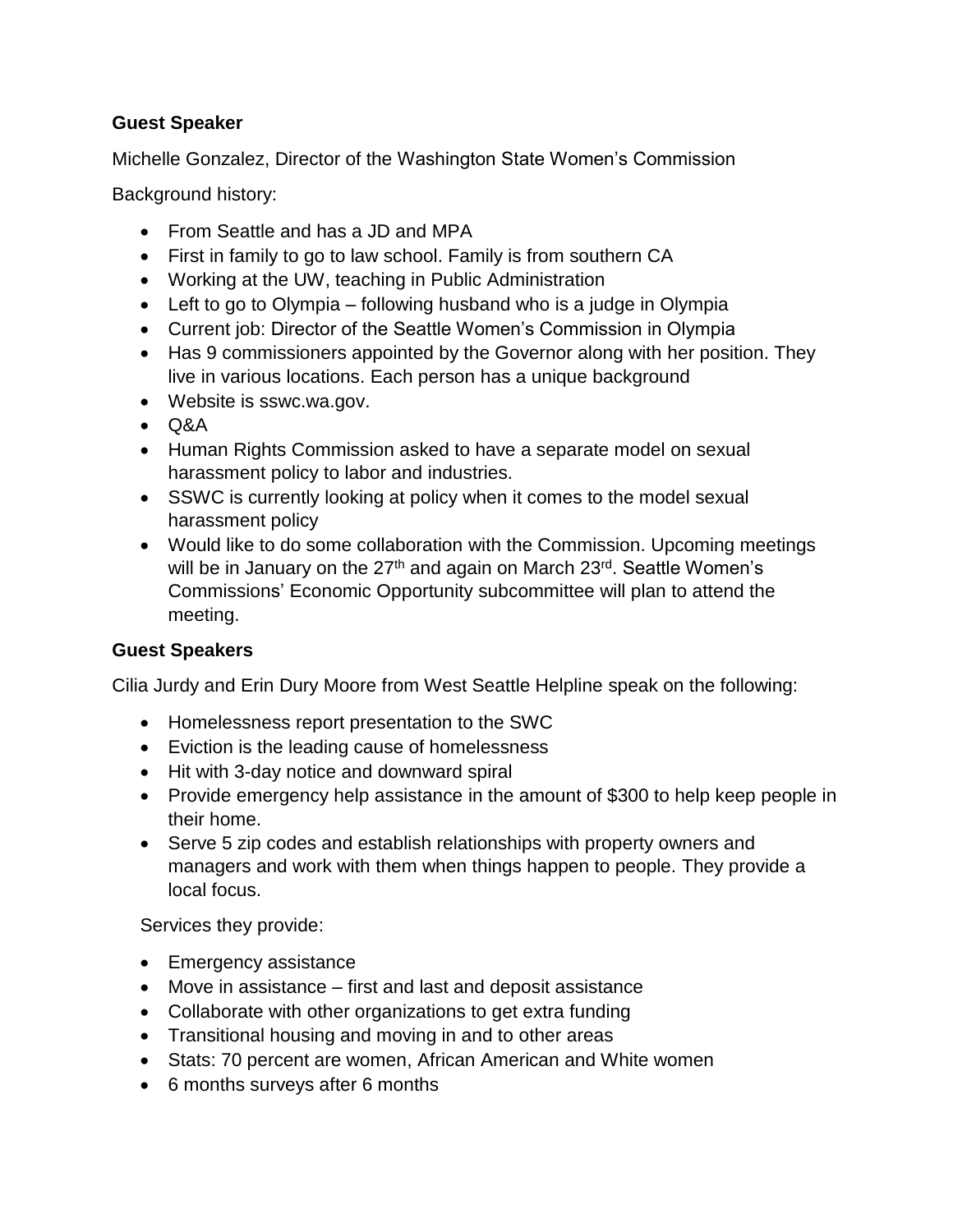Eviction and Homelessness op-eds

- Zoe has a draft of the eviction and homelessness op ed and wants to get feedback – draft is passed out to everyone to give feedback on
- Each person will come with their ideas for the eviction and homelessness op ed at their next meeting.

#### **Subcommittee breakout**

- Discuss and come back with your overarching goals and mission statements
- Each committee will report out and we will vote on whether to accept each committee work plan, area of focus, mission statement and vote on workplan

#### **Violence Prevention and Justice**:

Broad, open and adaptable – the same from last year

Mission - to advocate for equitable policies and programs that prevent violence against women/sexual assault/domestic violence (VAW/SA/DV), increase access to quality and responsive services, and promote healthy and safe spaces and relationships for people who identify as women and/or gender nonconforming individuals by

• Advocating for police training and greater collaboration with/across criminal justice organizations and institutions;

• Advocating for continued funding and accessibility for DV/SA survivor support;

• Seeking ways to collaborate with other city stakeholders to combat/prevent sexual harassment and other malicious harassment;

• Driving public discourse and education around potential solutions with the public and elected officials about these issues; and

• Being responsive to city issues that arise within committee's established mission.

## **Community Health and Wellness**

• Mission statement Advocate and raise community awareness about maternal health issues, especially the maternal death rate for black women, and use our commission's resources to elevate community organizations already leading on this issue.

## **Economic and Educational Opportunities** (EEO)

• Passes out 2019 work plan and discusses its content

#### **Equitable Development**

• Focus is the same as last year